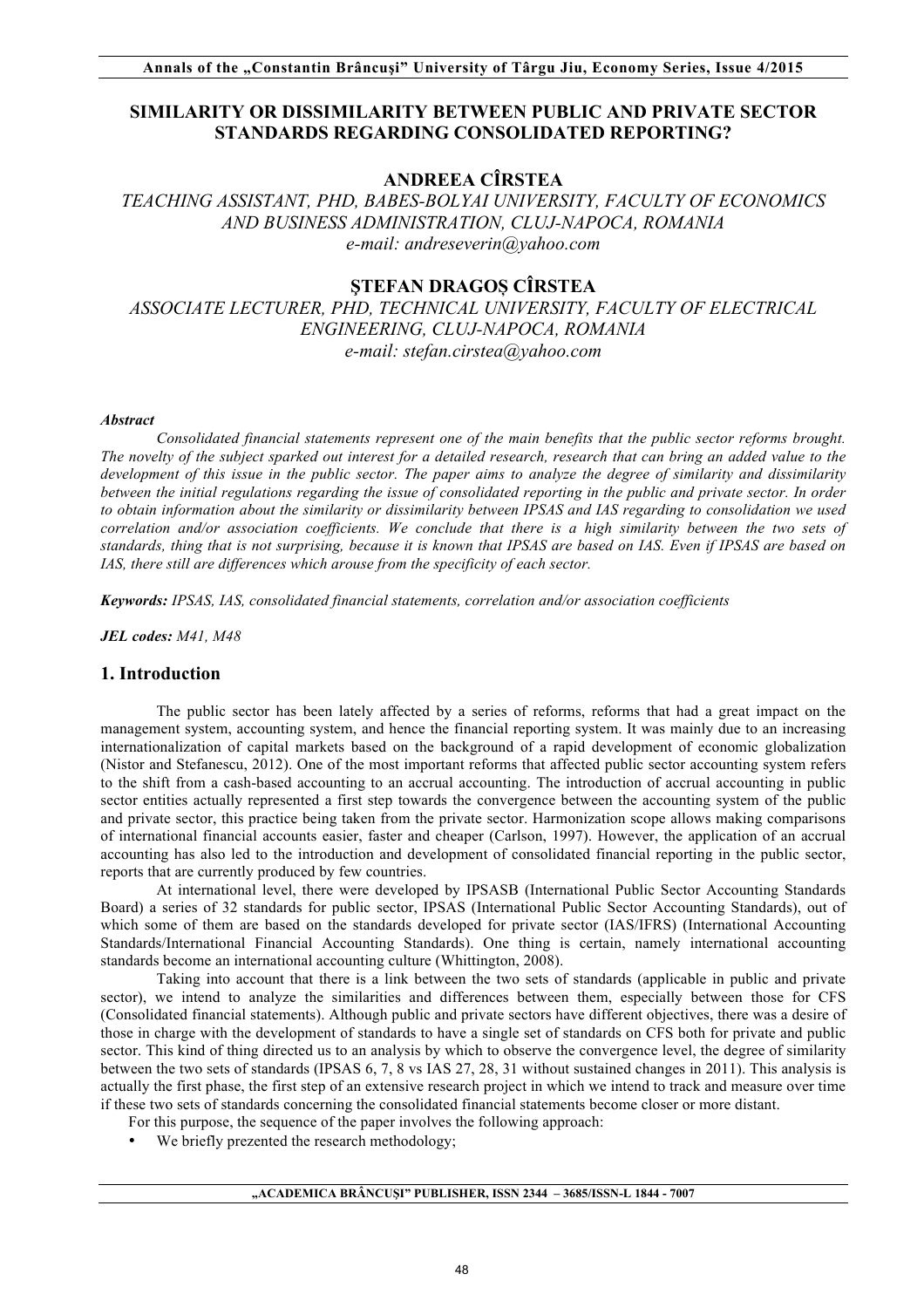- We briefly summarized a short international approach of the need for harmonization in the consolidated financial statements field;
- Based on international references of public and private sector, we selected those standards aimed at consolidated financial statements;
- We formulated the hypotheses;
- We conducted an empirical analysis;
- We provided our research findings and conclusions.

## **2. Research Methodology**

The main objective of the article is to create an overall picture of the first regulations concerning CFS for public and private sector, goal that we tried to reach by comparing the first standards regarding the consolidated financial statements applicable to public sector entities and those applicable to private sector entities.

This article is based on an empirical research of harmony between the two sets of standards regarding the consolidated financial statements using correlation coefficients, to draw a well established conclusion regarding the comparability degree that exists between them. The research methodology of this paper includes both qualitative and quantitative research methods, which are based on computing the degree of similarity and dissimilarity between IPSAS and IAS.

Among the research methods used during our research we can distinguish the analysis of documents, the comparative method, the interpretative method, and last but not least the mathematical and statistical research methods, whose instruments, the correlation and/or association coefficients, will be described in a detailed way in the case study.

## **3. State of Art**

The studies on the issue of harmonization and convergence of the public sector, namely the public sector consolidated financial statements are very limited in number. Among the researchers who have contributed to the development of literature on accounting harmonization and convergence in the public sector we can mention: Vela and Fuertes (2000), Ryan (2002), Brusca and Condor (2002), Luder and Jones (2003), Pina and Torres (2003, 1996), Benito et al. (2007), Pina et al. (2009), Tiron Tudor (2010), and among those who paid attention to the issue of public sector CFS we can mention: Grossi and Pepe (2008), Christiaens et al. (2008), Bergmann and Bietenhader (2008), Grossi (2009), Wise (2010), Walker (2009, 2011).

Therefore, we believe that there is a close link between harmonization, convergence and financial reporting, matter also supported by Clubb et al. (2005) who consider that the need for comparability of financial reporting determined the desire of international accounting harmonization to become a priority that can not be ignored.

The question that arises with the introduction and presentation of consolidated financial statements in the public sector is: What standards should be applied for the preparation of such reports? The opinions are divided, namely:

- there are opinions according to which the most beneficial would be browsing or using a single set of international standards, namely the IPSAS;
- there are opinions according to which it should be applied the same standards both in the public and private sectors.

Thus, below we intend to realize an empirical analysis through which to emphasize the degree of closeness between the two sets of standards, those which were applicable to the public sector in 2011 (IPSAS) and those which were applicable to the private sector in 2011, which represented the basis for issuing public sector standards (IAS).

## **4. Steps Followed for Measuring the Degree of Similarity/Dissimilarity between IPSAS and IAS Concerning Consolidated Financial Statements**

The analyzed standards refer only to those applicable to the preparation and presentation of CFS both in the private and public sectors. So we can say that every comparison between two standards is a case in our database, and the underlying elements of these comparisons are: the scope of the standard, the terminology/definitions, presentation of consolidated financial statements, the scope of consolidated financial statements, consolidation procedures, separate financial statements, disclosure. These elements, in turn, are detailed in a series of sub-elements that are subject to comparison, and finally with the help of some coefficients we will determine the degree of similarity, or dissimilarity between these analyzed standards. The analysis of the degree of comparability was performed in two main ways, the first one being on the similarity or the degree of similarity between analyzed accounting systems and the second one to dissimilarity, or degree of dissimilitude of the analyzed regulations.

#### **"ACADEMICA BRÂNCUŞI" PUBLISHER, ISSN 2344 – 3685/ISSN-L 1844 - 7007**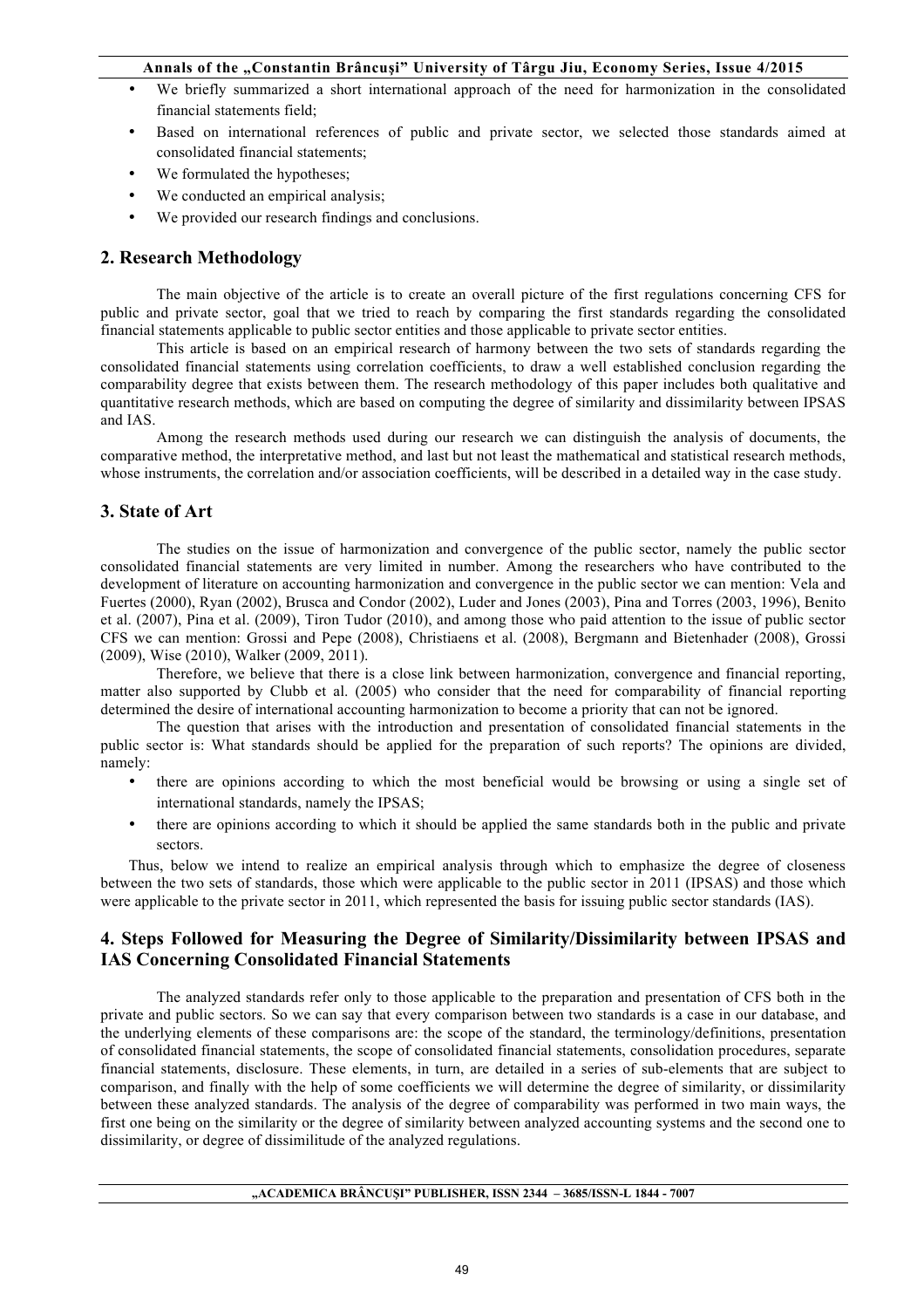The starting point of the empirical analysis was to establish three hypotheses which were tested using the association/correlation coefficients.

**H1:** The degree of similarity between IPSAS 6 and IAS 27 is high.

**H2:** The degree of similarity between IPSAS 7 and IAS 28 is high.

**H3:** The degree of similarity between IPSAS 8 and IAS 31 is high.

The steps we undertook for measuring the comparability between the two sets of standards concerning CFS are presented below:

## **Step 1 – Identification of standards subject to comparison, as well as the indicators based on which the comparison is made**

For the beginning, accounting standards concerning CFS applicable to both public sector entities and private sector entities have been identified. So, 6 standards have been identified out of which 3 IPSAS, namely: IPSAS 6, IPSAS 7, IPSAS 8 and 3 IAS: IAS 27, IAS 28, IAS 31. These six standards caused 3 cases of comparison, namely: IPSAS 6 vs IAS 27, IPSAS 7 vs IAS 28 and IPSAS 8 vs IAS 31. Also, for our empirical study we considered seven sets of comparable elements for each standard subject to the analysis, and which are subsequently detailed in sub-elements in order to achieve significant results. The elements on which we made the comparisons are: the scope of the standard, the terminology/definitions, the presentation of consolidated financial statements, the scope of consolidated financial statements, the consolidation procedures, the separate financial statements, the disclosure.

#### **Step 2 - Assign values to each element subject to comparison**

Based on the research criteria, namely sub-elements concerning consolidated financial statements, we have made a comparison between the two sets of standards. For this, we used a binary coding of the elements analyzed, using the values "1" and "0" to determine the degree of similarity, namely the difference between the two sets of regulations. Thus, for each of the sub-elements identified based on the comparative method, we assigned a value of 1, to those elements that are found and fit entirely, or are substantially similar, or the value 0 for those who are not in standard or are significantly different.

| <b>Compared elements</b> | <b>Compared sub-elements</b>                                                                            | Compared<br>standards |               |
|--------------------------|---------------------------------------------------------------------------------------------------------|-----------------------|---------------|
|                          |                                                                                                         | <b>IPSAS 6</b>        | <b>IAS 27</b> |
| Scope of the standard    | The standard's objective of preparation and presentation<br>(1)<br>of consolidated financial statements |                       |               |
|                          | application for all public sector entities<br>(2)                                                       |                       | 0             |
|                          | applied in accounting for controlled entities, jointly<br>(3)<br>controlled entities, and associates    |                       |               |
|                          | (4) Government Business Enterprises                                                                     |                       |               |
| Terminology/Definitions  | (5) similarity of terms                                                                                 |                       |               |
|                          | Consolidated financial statements<br>(6)                                                                |                       |               |
|                          | Control                                                                                                 |                       |               |
|                          | (8) Controlled entity                                                                                   |                       |               |
|                          | Controlling entity<br>(9).                                                                              |                       |               |
|                          | (10) The cost method                                                                                    |                       |               |
|                          | (11) Economic entity                                                                                    |                       |               |
|                          | (12) Minority interest                                                                                  |                       |               |
|                          | (13) Separate financial statements                                                                      |                       |               |

| Table 1 The exemplification of the used method in the analysis of the elements |  |  |  |  |
|--------------------------------------------------------------------------------|--|--|--|--|
|                                                                                |  |  |  |  |

*Source: Own projection*

#### **Step 3 – The computation of Jaccards', Rogers and Tanimoto, Lance and Williams Coefficients**

In order to develop and complete the empirical analysis we used a series of association and/or correlation coefficients. However, to achieve the proposed comparison degree regarding the degree of formal harmonization of the two sets of regulations, we resorted to using Jaccard coefficients, belonging to studies realized by Fontes et al. (2005) and Strouhal et al. (2008) and which will also show their applicability at the level of our research. In addition to the computation of Jaccards' coefficients, we considered it is necessary to calculate other association coefficients that can bring added value to the study and can support the results on the degree of similarity/diversity between the two sets of standards, namely Rogers and Tanimoto coefficients and Lance and Williams coefficients.

Thus, by translating these coefficients in the field of accounting, namely in the consolidated financial statements, in order to determine similarity, respectively dissimilarity between two or more accounting systems (for our analysis: IPSAS and IAS), the calculation formula for the Jaccards' Coefficients is:

| $Sij = a / (a + b + c)$            | (1) |
|------------------------------------|-----|
| and<br>$Dii = (b + c)/(a + b + c)$ | (2) |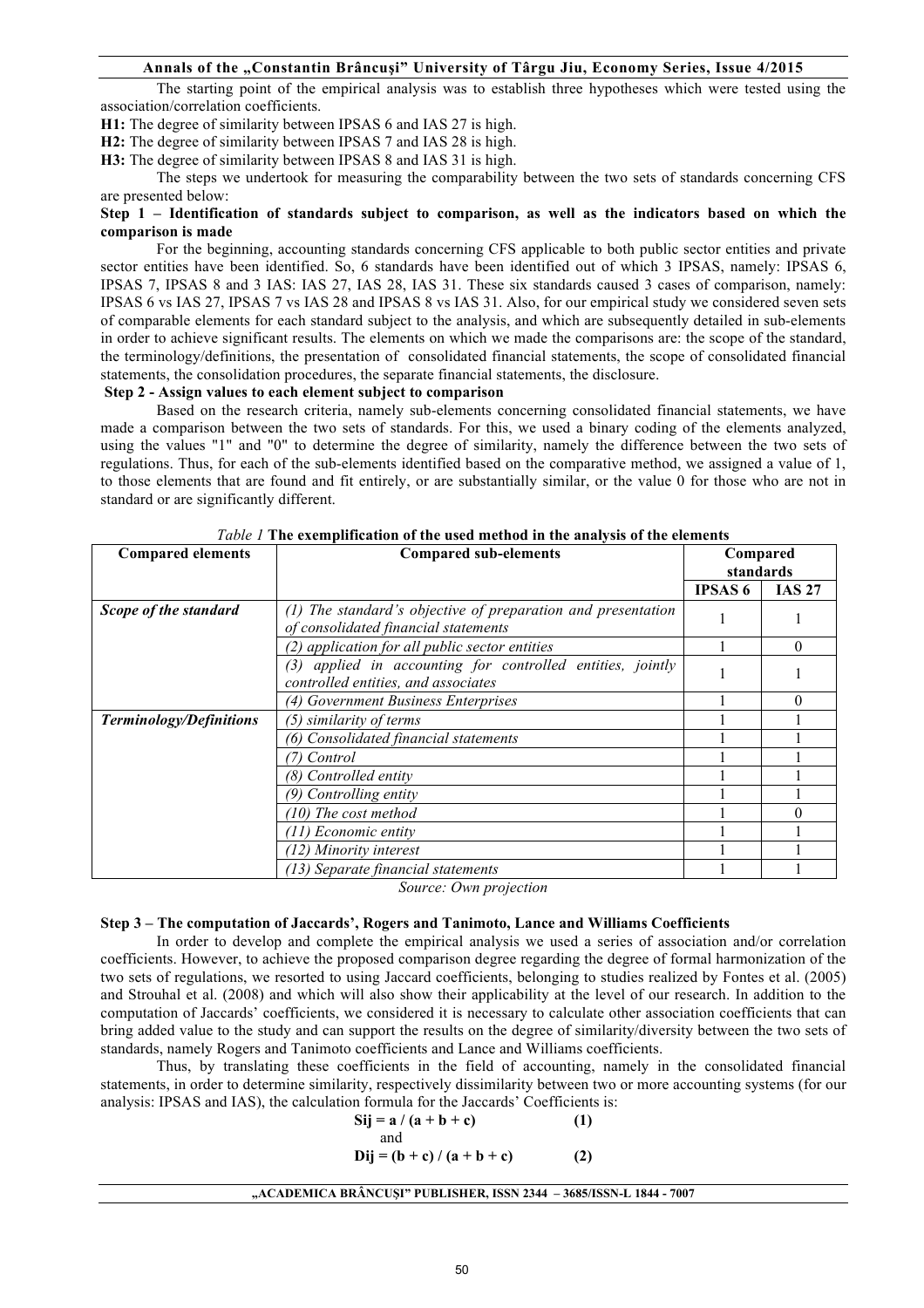And the calculation formulas for Rogers and Tanimoto coefficient, respectively Lance and Williams coefficient are:

$$
RT = (a + d)/(a + 2 * b + 2 * c + d)
$$
 (3)  
and  

$$
TN = (b + c)/(2 * c + b + c)
$$
 (4)

$$
LW = (b + c)/(2 * a + b + c)
$$
 (4)

where:

- Sij – represents the degree of similarity between the two sets of analyzed accounting regulations

- Dij – represents the degree of diversity between the two sets of analyzed accounting regulations

- RT - Rogers and Tanimoto coefficient

- LW - Lance and Williams coefficient

- a – represents the number of elements which take the 1 value for both sets of regulations

- b – represents the number of elements which take the 1 value within the "j" set of regulations and the 0 value for the "i" set of regulations

- c – represents the number of elements which take the 1 value within the "i" set of regulations and the 0 value for the "i" set of regulations

d – represents the number of elements which take the 0 value for both sets of regulations.

### *Table 2* **Exemplification of the comparison analysis between IPSAS 6 and IAS 27 based on Jaccard, Rogers and Tanimoto, Lance and Williams coefficients**

| <b>Compared elements</b>                          | <b>Jaccards' Coefficients</b> |       | Rogers and<br><b>Tanimoto</b> | Lance and<br><b>Williams</b> |  |
|---------------------------------------------------|-------------------------------|-------|-------------------------------|------------------------------|--|
|                                                   | Sij                           | Dij   | Coefficient                   | Coefficient                  |  |
| Scope of the standard                             | 0.500                         | 0.500 | 0.333                         | 0.333                        |  |
| Terminology/Definitions                           | 0.889                         | 0.111 | 0.800                         | 0.059                        |  |
| Presentation of consolidated financial statements | 1.000                         | 0.000 | 1.000                         | 0.000                        |  |
| Scope of consolidated financial statements        | 0.200                         | 0.800 | 0.111                         | 0.667                        |  |
| <b>Consolidation procedures</b>                   | 0.800                         | 0.200 | 0.667                         | 0.111                        |  |
| Separate financial statements                     | 0.333                         | 0.667 | 0.200                         | 0.500                        |  |
| <i>Disclosure</i>                                 | 0.600                         | 0.400 | 0.429                         | 0.250                        |  |

*Source: Own projection*

#### *Table 3* **The degree of comparison between standards based on Jaccard, Rogers and Tanimoto, Lance and Williams coefficients**

| <b>Compared cases</b>    | Jaccards' Coefficients |       | Rogers and                     | Lance and                      |  |
|--------------------------|------------------------|-------|--------------------------------|--------------------------------|--|
|                          | Sij                    | Dij   | <b>Tanimoto</b><br>Coefficient | <b>Williams</b><br>Coefficient |  |
| <b>IPSAS 6 vs IAS 27</b> | 0.617                  | 0.383 | 0.506                          | 0.274                          |  |
| <b>IPSAS 7 vs IAS 28</b> | 0.817                  | 0.183 | 0.762                          | 0.127                          |  |
| <b>IPSAS 8 vs IAS 31</b> | 0.780                  | 0.220 | 0.686                          | 0.143                          |  |

*Source: Own projection*

## **5. Results and Conclusions**

As it can be seen from the above tables, the degree of similarity between the two sets of standards related to CFS is very high for all 3 cases subject to comparison. The main reason can be considered as the legislators desire to create a single set of standards that are applied to all existing entities, whether private or public sector. Also, another reason behind the fact that these standards are substantially similar is that IPSAS were issued based on IAS, the latter being almost copied in the public sector regulations.

As mentioned above, the study formulates three hypotheses, which will be discussed through empirical results, approaching in the same time the two quantified issues: the degree of similarity, namely the degree of dissimilitude.

Regarding the first hypothesis, it is noted that the value of Jaccard similarity coefficient calculated between IPSAS 6 and IAS 27 is high, recording the value of 0.617. Also, the value of Rogers and Tanimoto similarity coefficient is quite high, namely 0.506, which seeks to help the results obtained using Jaccard similarity coefficient. Also in the support of the result according to which these two standards are similar come the values of the Jaccard dissimilarity coefficient and Lance and Williams coefficient, namely 0.383, respectively 0.274, values which indicate little difference between the two analyzed referentials. Thus it can be seen that there is a significant similarity between the two accounting referentials. So we can say that hypothesis 1 is verified.

Regarding the second hypothesis, it is noted that the value of Jaccard similarity coefficient calculated between IPSAS 7 and IAS 28 is high, recording the value of 0.817. Also, the value of Rogers and Tanimoto similarity coefficient is quite high, namely 0.762, which seeks to help the results obtained using Jaccard similarity coefficient.

#### **"ACADEMICA BRÂNCUŞI" PUBLISHER, ISSN 2344 – 3685/ISSN-L 1844 - 7007**